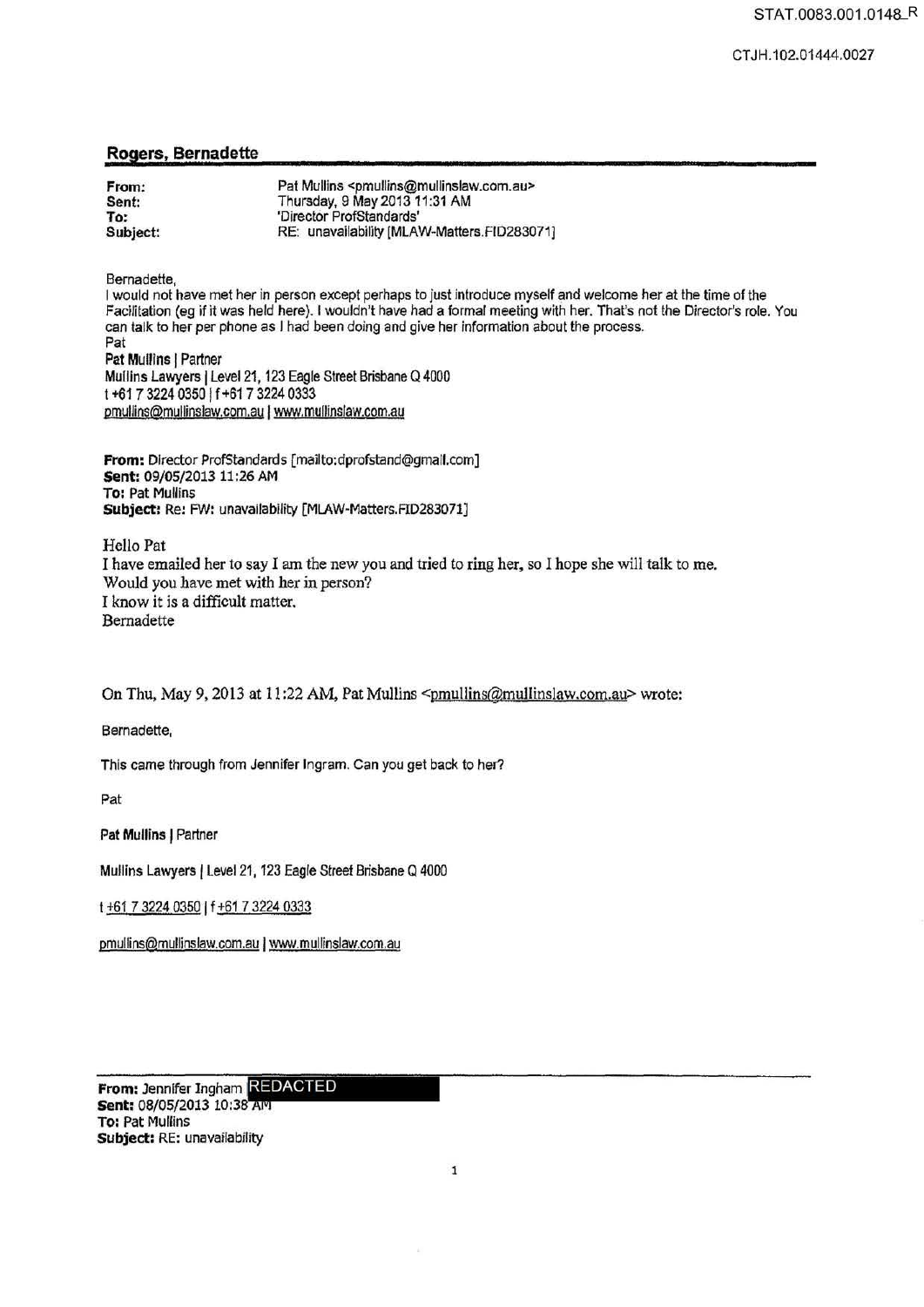CT JH.102.01444.0028

Good Morning Pat.

I hope you are well.

As advised my husband and I are unavailable during the period 28th May -17th May. I previously indicated upto the 14th May.

Is there an opportunity to meet with you prior the 28th May to prepare for the Facllitaion Meeting? It was very difficult during the period of interviews with Prof Dooley, however with support of my family I have dug deep to be resilient.

I look forward to hearing from you.

Kind regards

Jennifer

From: REDACTED To: pmullins@mullinslaw.com.au Subject: unavailability Date: Thu, 11 Apr 2013 16:04:10 +1030

Good afternoon Pat.

I thought it is Important to advise I am unavailable on the following dates. I am keen to meet with you as advised once you receive Prof Dooley's Report. I did not want to inconvenience you incase you had planned to meet during these dates.

Thank You

Kind Regards

Jennifer

## Unavailability

## 28th May - 14th June

NOTE:

1. The contents of this email and any attachments are confidential and privileged. Any unauthorised use of the contents is expressly prohibited. If you<br>receive this email in error, please contact the sender and then delete

2. Before opening or using any attachments, please check them for viruses and defects. The sender does not accept any liability for any damage caused by such viruses and/or defects. Please notify the sender of any virus and/or defect should you discover same.<br>3. This email is also subject to copyright. No part of it should be reproduced, adapted or communicated without the

owner. Any personal lnfonnation in lhis email must be handled in accordance with the Privacy Act 198B (Cth).

NOTE:<br>1. The contents of this email and any attachments are confidential and privileged. Any unauthorised use of the contents is expressly prohibited. If you